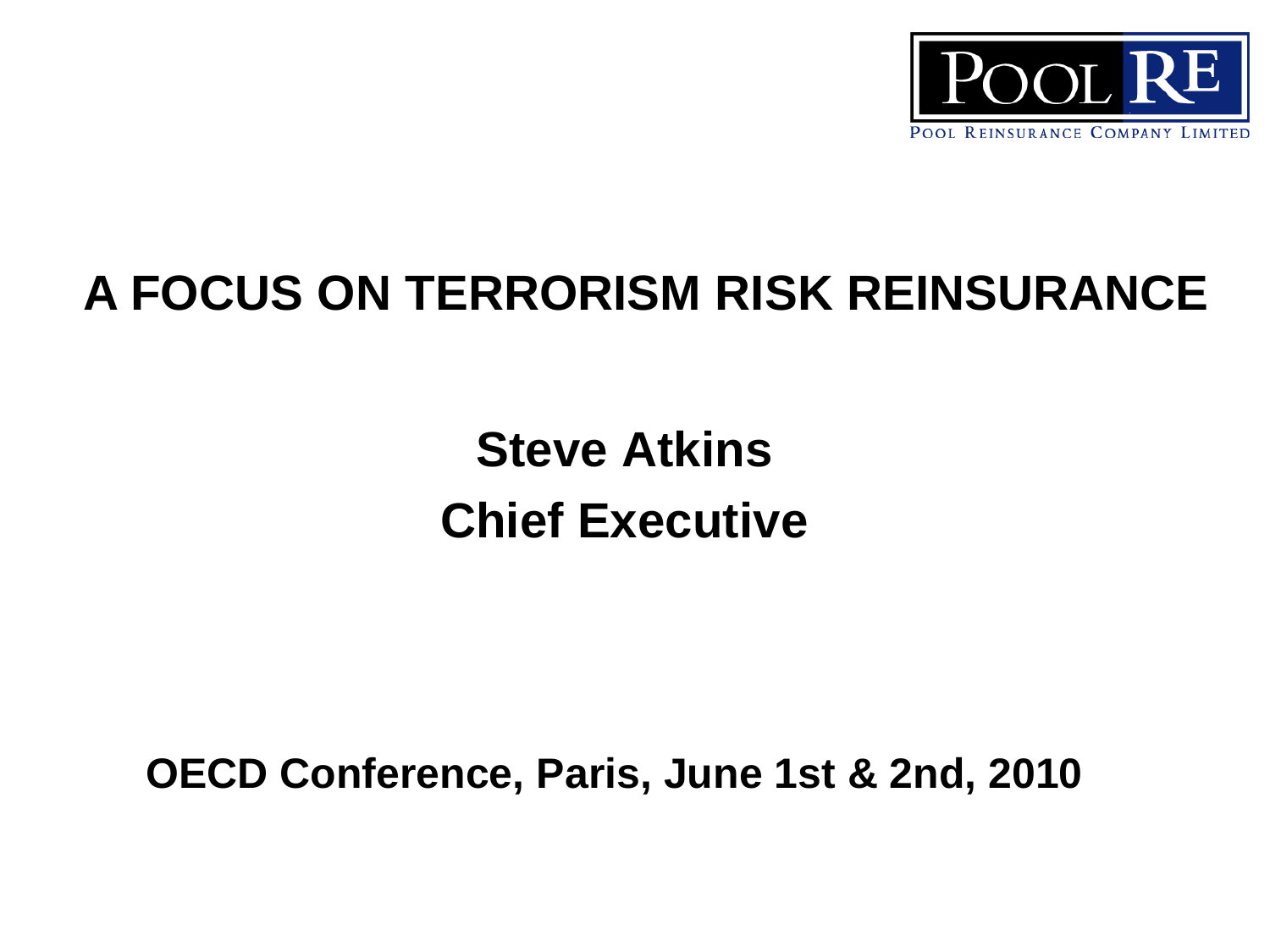

### **Pool Re – Key Features**

- Enables insurers to include, within the commercial property policies they issue, cover against losses from damage caused to commercial property by Acts of **Terrorism**
- A private mutual reinsurer, with solvency assured by contract with Government
- Covers damage to commercial property in Great Britain and consequential business interruption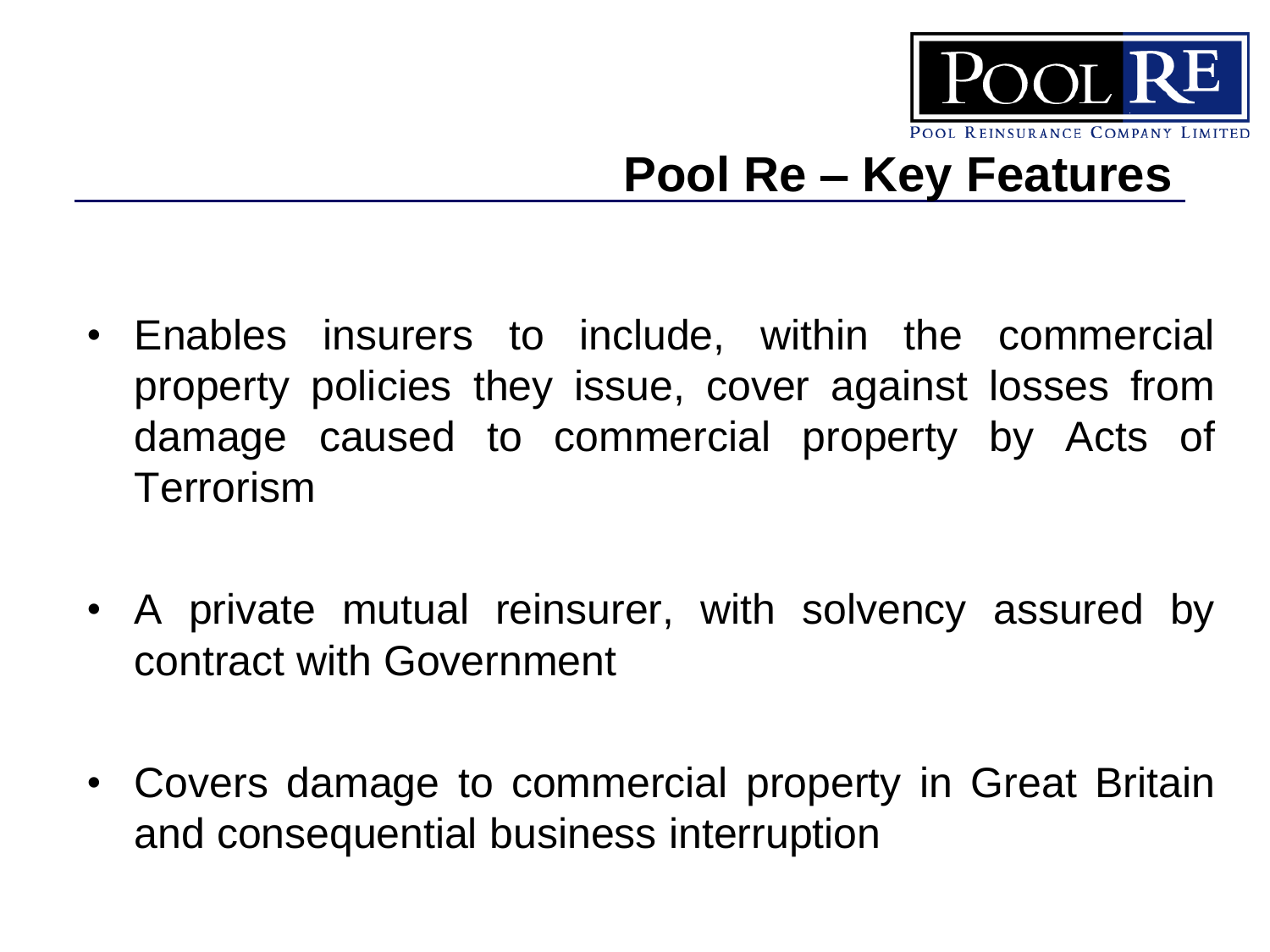

### **Pool Re Scheme Arrangements**

- Covers damage to property and BI for Great Britain (excluding Northern Ireland) located property
- Members agree to provide cover to their policyholders when requested to do so
- A private mutual reinsurance company owned by its cedants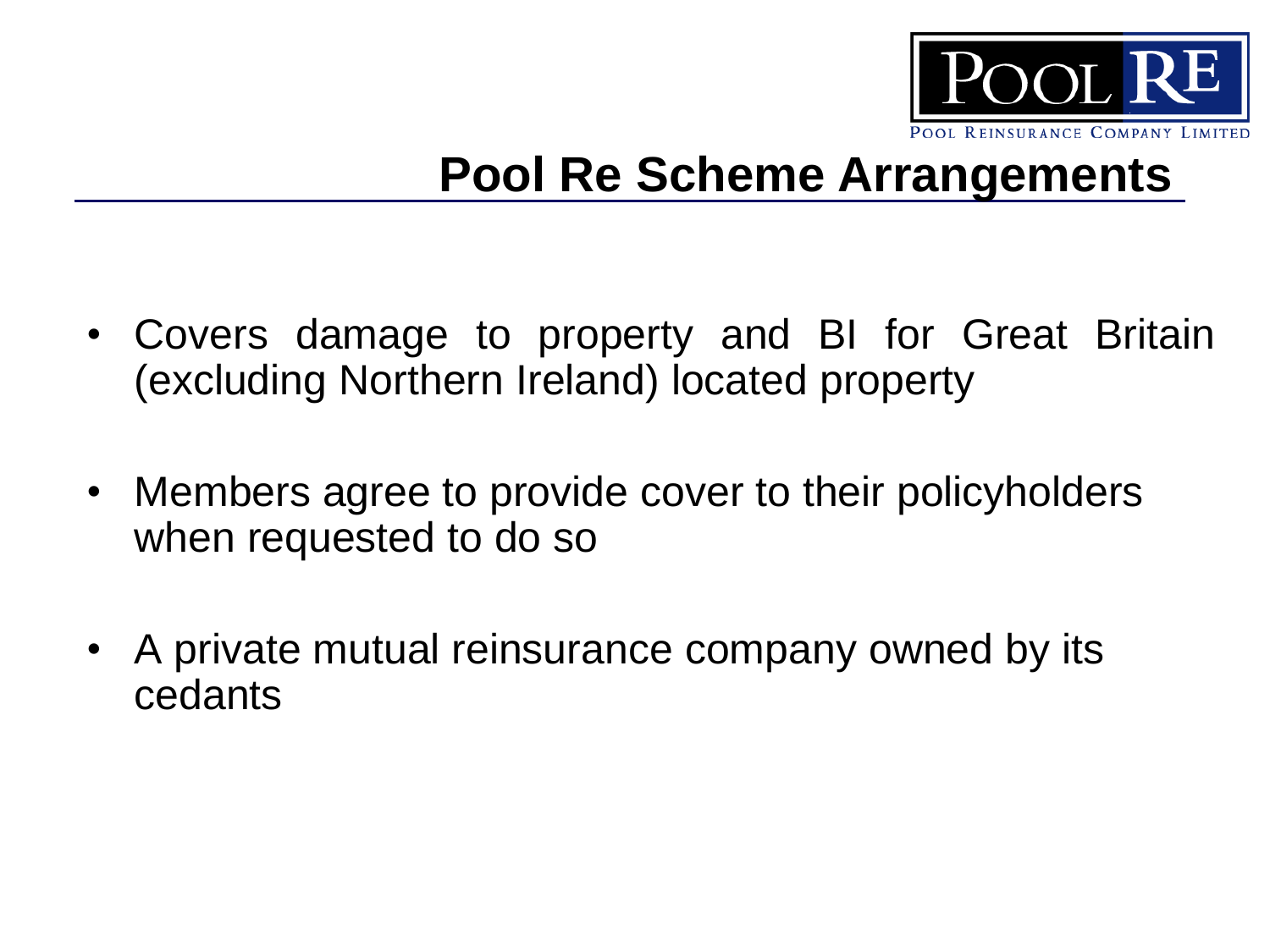

## **Pool Re Scheme Arrangements**

- Has an unlimited retrocession cover with HM Government, though with payback provisions should drawings be made
- Membership available to all properly authorised insurers covering relevant risks
- Covers commercial property including residential property in commercial ownership
- A link with underlying General Cover, particularly as regards policy limits and terms and conditions
- A "no adverse selection" principle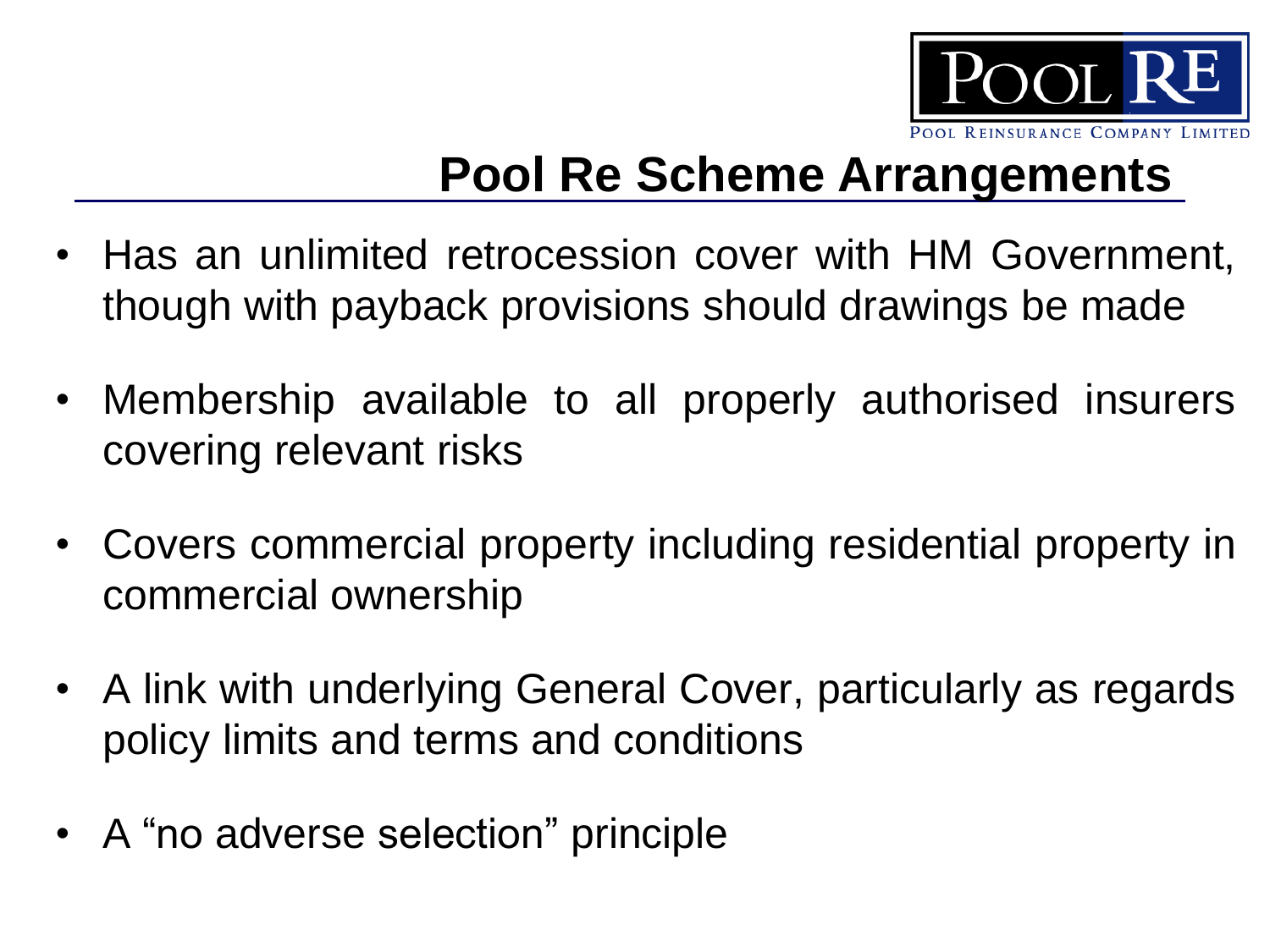

Act of Terrorism means:

An act of any person acting on behalf of or in connection with any organisation which carries out activities directed towards the overthrowing or influencing of any government by force or violence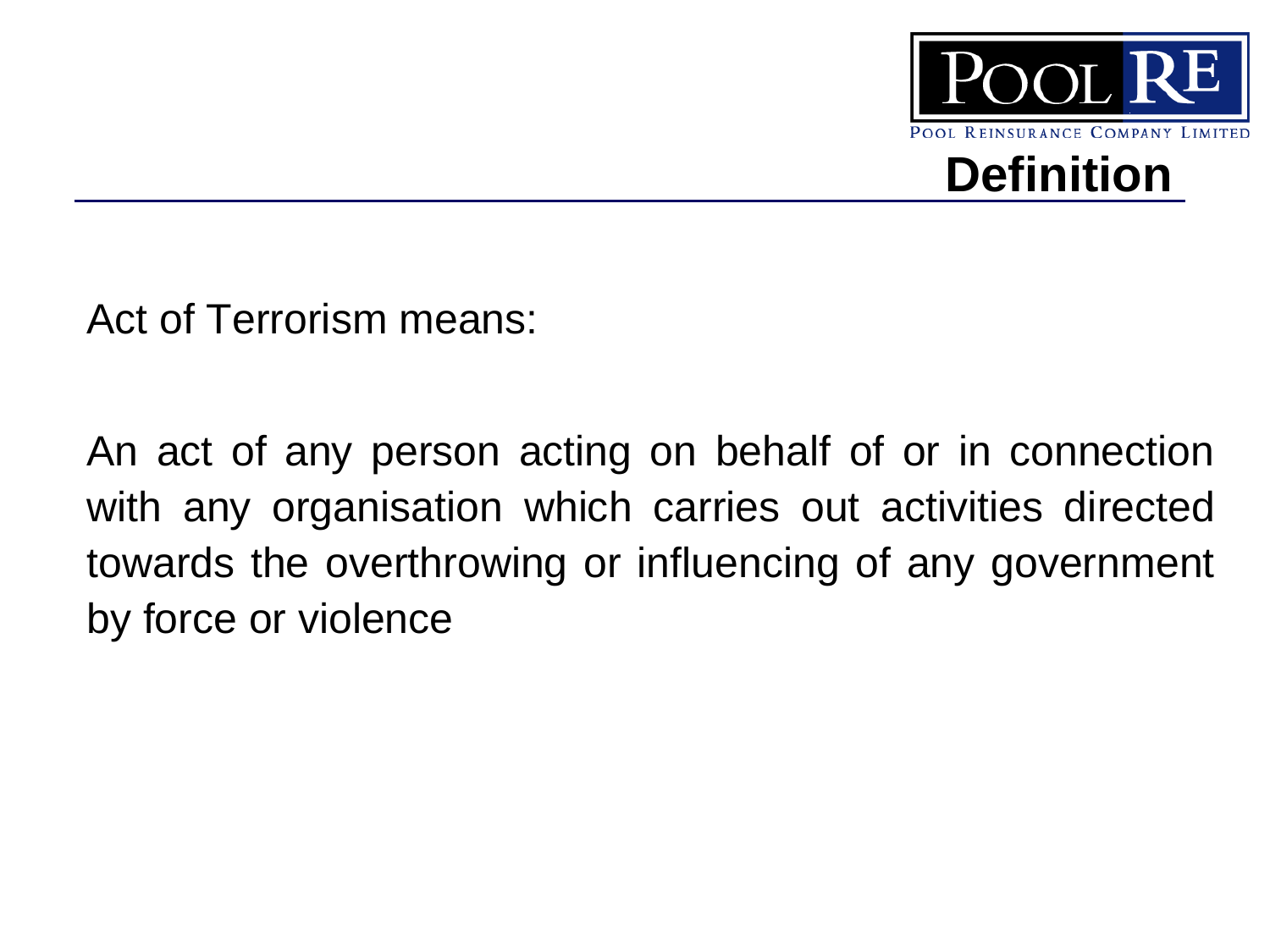

#### **Excluded Losses**

- Pool Re does not cover:
	- war and related losses
	- damage to computer systems by viruses, hacking etc
- But there are no exclusions applying to chemical, biological or nuclear causes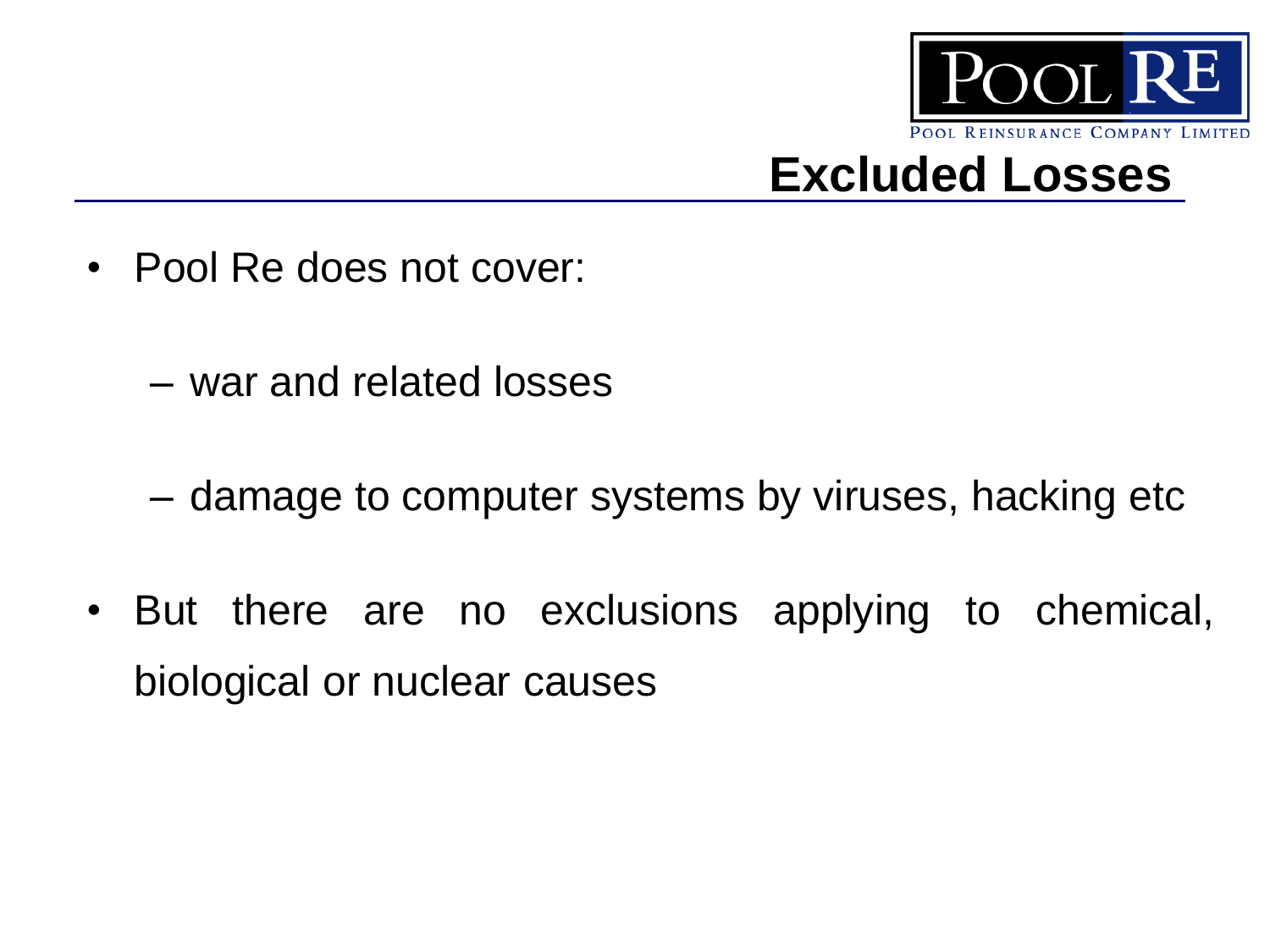

# **Choice & Competition**

- Insurers may choose to join Pool Re or not
- Policyholders may choose to buy terrorism cover or not
- But insurers must be wholly "in" or "out". They cannot select particular risks
	- insurers can only provide terrorism cover in conjunction with a conventional property policy
	- policyholders must insure all of their property or none
- Rules are designed to be no more restrictive than necessary to encourage diversification among the properties covered and adequate premium volume to the scheme